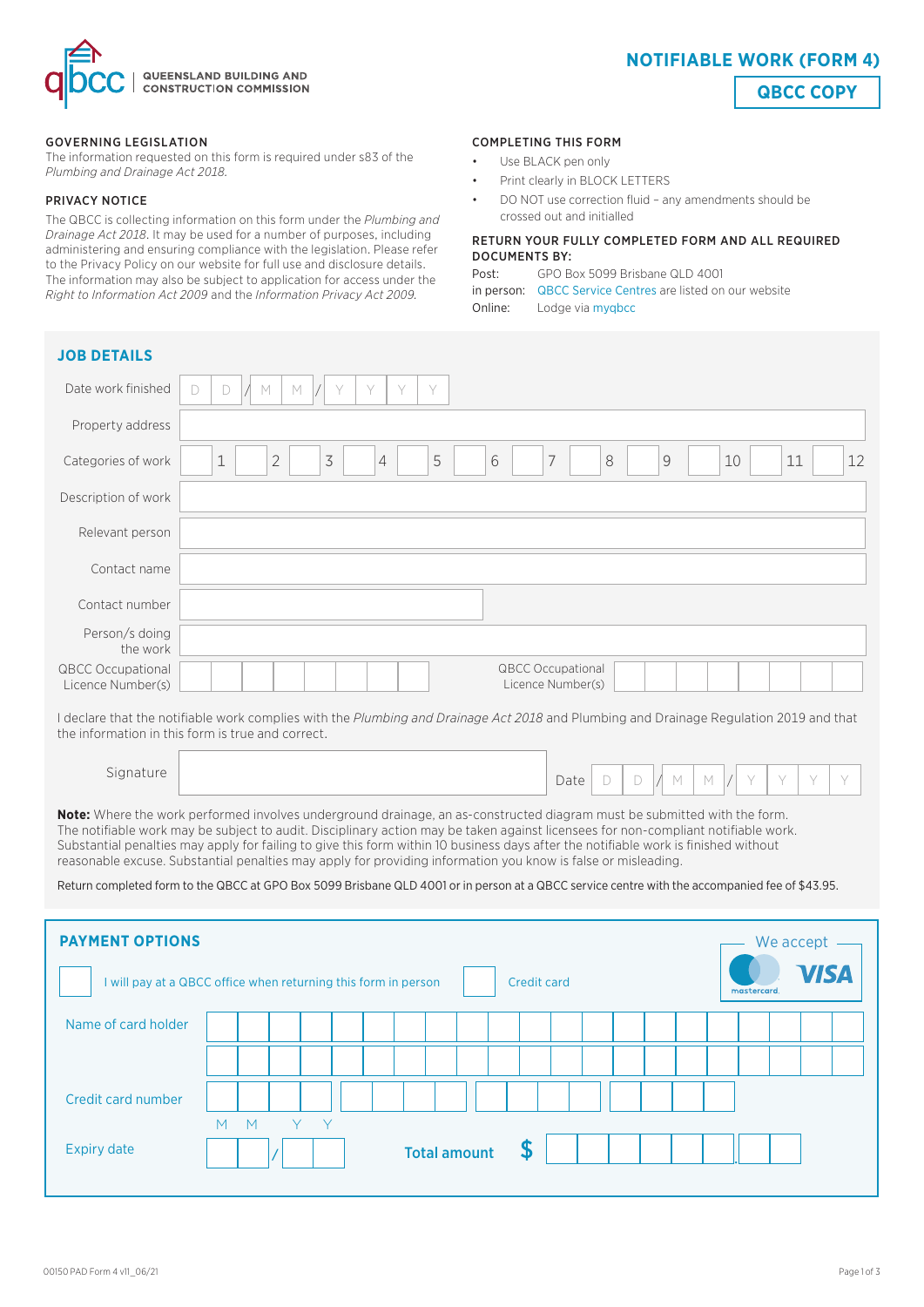

# **NOTIFIABLE WORK (FORM 4)**

**OWNER/OCCUPIER COPY**

| <b>JOB DETAILS</b>                                                                                                                     |                                                                                                                                                                                                                                                                                                   |  |  |  |  |
|----------------------------------------------------------------------------------------------------------------------------------------|---------------------------------------------------------------------------------------------------------------------------------------------------------------------------------------------------------------------------------------------------------------------------------------------------|--|--|--|--|
| Date work finished                                                                                                                     | Y<br>Y<br>M<br>M<br>Y<br>$\Box$<br>$\Box$                                                                                                                                                                                                                                                         |  |  |  |  |
| Property Address                                                                                                                       |                                                                                                                                                                                                                                                                                                   |  |  |  |  |
| Categories of work                                                                                                                     | 3<br>7<br>$\overline{2}$<br>5<br>6<br>8<br>9<br>1<br>4<br>10<br>11<br>12                                                                                                                                                                                                                          |  |  |  |  |
| Description<br>of work                                                                                                                 |                                                                                                                                                                                                                                                                                                   |  |  |  |  |
| Relevant person                                                                                                                        |                                                                                                                                                                                                                                                                                                   |  |  |  |  |
| <b>QBCC Occupational</b><br>Licence Number                                                                                             |                                                                                                                                                                                                                                                                                                   |  |  |  |  |
| Person/s doing<br>the work                                                                                                             |                                                                                                                                                                                                                                                                                                   |  |  |  |  |
| <b>QBCC Occupational</b><br>Licence Number(s)                                                                                          |                                                                                                                                                                                                                                                                                                   |  |  |  |  |
|                                                                                                                                        | I declare that the notifiable work complies with the Plumbing and Drainage Act 2018 and Plumbing and Drainage Regulation 2019<br>and that the information in this form is true and correct.                                                                                                       |  |  |  |  |
| Signature                                                                                                                              | Y<br>Y<br>Y<br>Date<br>D<br>D<br>M<br>M                                                                                                                                                                                                                                                           |  |  |  |  |
| Y<br>Y<br>Y<br>D<br>M<br>M<br>D<br>This is a copy of the notice given to the Queensland Building and Construction Commission (QBCC) on |                                                                                                                                                                                                                                                                                                   |  |  |  |  |
|                                                                                                                                        | You can contact the QBCC to inspect the original notice. The local government may contact you to arrange for the work to be inspected to ensure it is compliant.                                                                                                                                  |  |  |  |  |
|                                                                                                                                        | <b>Owner/Occupier</b> - Your plumber or drainer must notify the QBCC of the work undertaken at your property.<br>- Categories of notifiable work are listed in schedule 1 of the Plumbing and Drainage Regulation 2019 and provided below.<br>- For further information, contact QBCC on 139 333. |  |  |  |  |
|                                                                                                                                        | <b>CATEGORIES OF NOTIFIABLE WORK</b>                                                                                                                                                                                                                                                              |  |  |  |  |
|                                                                                                                                        | Work necessary for extending, altering, replacing or removing supply pipes, other than supply pipes for a fire service, if the work is for an<br>existing building; an extension to an existing class 1 building; or a structure for an existing class 1 building.                                |  |  |  |  |
|                                                                                                                                        | Work necessary for extending or removing a fire service, if the work is associated with a building development approval under the                                                                                                                                                                 |  |  |  |  |

|                | Work necessary for extending, altering, replacing or removing supply pipes, other than supply pipes for a fire service, if the work is for an<br>existing building; an extension to an existing class 1 building; or a structure for an existing class 1 building.                           |
|----------------|----------------------------------------------------------------------------------------------------------------------------------------------------------------------------------------------------------------------------------------------------------------------------------------------|
| $\overline{2}$ | Work necessary for extending or removing a fire service, if the work is associated with a building development approval under the<br>Building Act 1975, schedule 2; and for an existing class 2 to 9 building.                                                                               |
| 3              | Work necessary for extending, altering, replacing or removing sanitary plumbing, if the work is for an existing building.                                                                                                                                                                    |
| $\overline{4}$ | Work necessary for extending, altering, replacing or removing sanitary drainage, other than a combined sanitary drain, if the work is for an<br>existing class 1 or 10 building or structure; an extension to an existing class 1 building; or a structure for an existing class 1 building. |
| 5              | Work necessary for installing, replacing or removing a temperature control device, if the work is for an existing building;<br>an extension to an existing class 1 building; or a structure for an existing class 1 building.                                                                |
| 6              | Work necessary for installing, replacing or removing a water heater, if the work is for an existing building; an extension to an existing<br>class 1 building; or a structure for an existing class 1 building.                                                                              |
| $\overline{7}$ | Work necessary for installing, replacing or removing a testable backflow prevention device or a dual check valve with atmospheric<br>port, if the work is for an existing building; an extension to an existing class 1 building; or a structure for an existing class 1 building.           |
| 8              | Work necessary for installing a greywater use facility that includes a greywater treatment plant in a sewered area (if the premises where<br>the facility is proposed to be installed generates no more than 3kL of greywater a day); or for replacing a greywater treatment plant.          |
| 9              | Work necessary for installing or relocating a fixture, if the work is for an existing class 1 or 10 building or structure; an extension to an<br>existing class 1 building; or a structure for an existing class 1 building.                                                                 |
| 10             | Work, other than for sanitary drainage, necessary for installing or relocating a fixture, if the work is for an existing class 2 to 9 building<br>of 1 or 2 storeys above ground.                                                                                                            |
| 11             | Work necessary for sealing a sanitary drain upstream from the connection point for a treatment plant or a service provider's sewerage<br>system, if the work is for an existing building.                                                                                                    |
| 12             | Work necessary for sealing a supply pipe downstream from a water meter, if the work is for an existing class 2 to 9 building.                                                                                                                                                                |